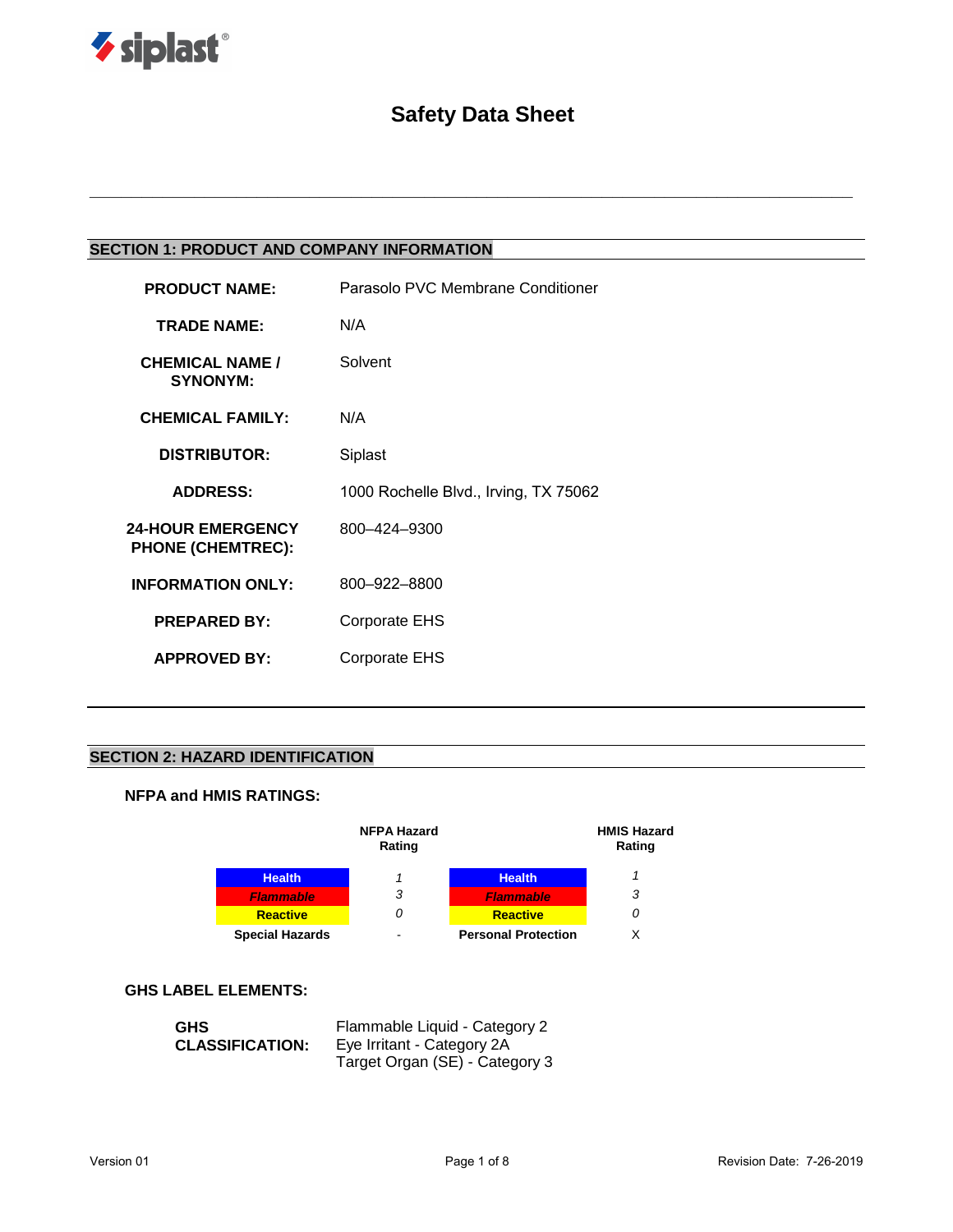

**SIGNAL WORD:**

**HAZARD** Highly flammable liquid and vapor. Causes serious eye irritation. May cause drowsiness or dizziness.

## **ADDITIONAL HAZARD IDENTIFICATIN INFORMATION:**

| <b>PRIMARY ROUTE OF EXPOSURE:</b>       | Inhalation, Skin Contact, Eye Contact, Ingestion                                                                                                                                                                                                                                    |  |
|-----------------------------------------|-------------------------------------------------------------------------------------------------------------------------------------------------------------------------------------------------------------------------------------------------------------------------------------|--|
| <b>SIGNS &amp; SYMPTOMS OF EXPOSURE</b> |                                                                                                                                                                                                                                                                                     |  |
| EYES:                                   | May cause severe eye irritation.                                                                                                                                                                                                                                                    |  |
| SKIN:                                   | May cause drying of skin resulting in skin irritation and dermatitis.                                                                                                                                                                                                               |  |
| <b>INGESTION:</b>                       | Ingestion may cause gastrointestinal irritation, nausea, vomiting<br>and diarrhea. May be harmful if swallowed.                                                                                                                                                                     |  |
| <b>INHALATION:</b>                      | Inhalation may cause central nervous system effects. May cause<br>drowsiness or dizziness. May cause irritation to the respiratory<br>tract. May be harmful if inhaled.                                                                                                             |  |
| <b>ACUTE HEALTH HAZARDS:</b>            | See above.                                                                                                                                                                                                                                                                          |  |
| <b>CHRONIC HEALTH HAZARDS:</b>          | May cause central nervous system depression (weakness, fatigue,<br>dizziness, drowsiness, nausea, headache, and/or<br>unconsciousness). Experiments for acetone have shown<br>reproductive toxicity effects on laboratory animals. May cause<br>adverse effects to liver or kidney. |  |
|                                         | See section 11 for additional toxicological information.                                                                                                                                                                                                                            |  |
| <b>CARCINOGENICITY:</b>                 | N/A                                                                                                                                                                                                                                                                                 |  |

## **SECTION 3: COMPOSITION/INFORMATION ON INGREDIENTS**

|                      |         |           | <b>OCCUPATIONAL EXPOSURE LIMITS</b>                     |                               |                                         |
|----------------------|---------|-----------|---------------------------------------------------------|-------------------------------|-----------------------------------------|
| <b>CHEMICAL NAME</b> | CAS#    | % (BY WT) | <b>OSHA</b>                                             | <b>ACGIH</b>                  | <b>OTHER</b>                            |
| Acetone              | 67-64-1 | 100%      | TWA (vacated):<br>750 ppm<br>STEL(vacated):<br>1000 ppm | TWA: 500 ppm<br>STEL: 750 ppm | NIOSH IDLH:<br>2500 ppm<br>TWA: 250 ppm |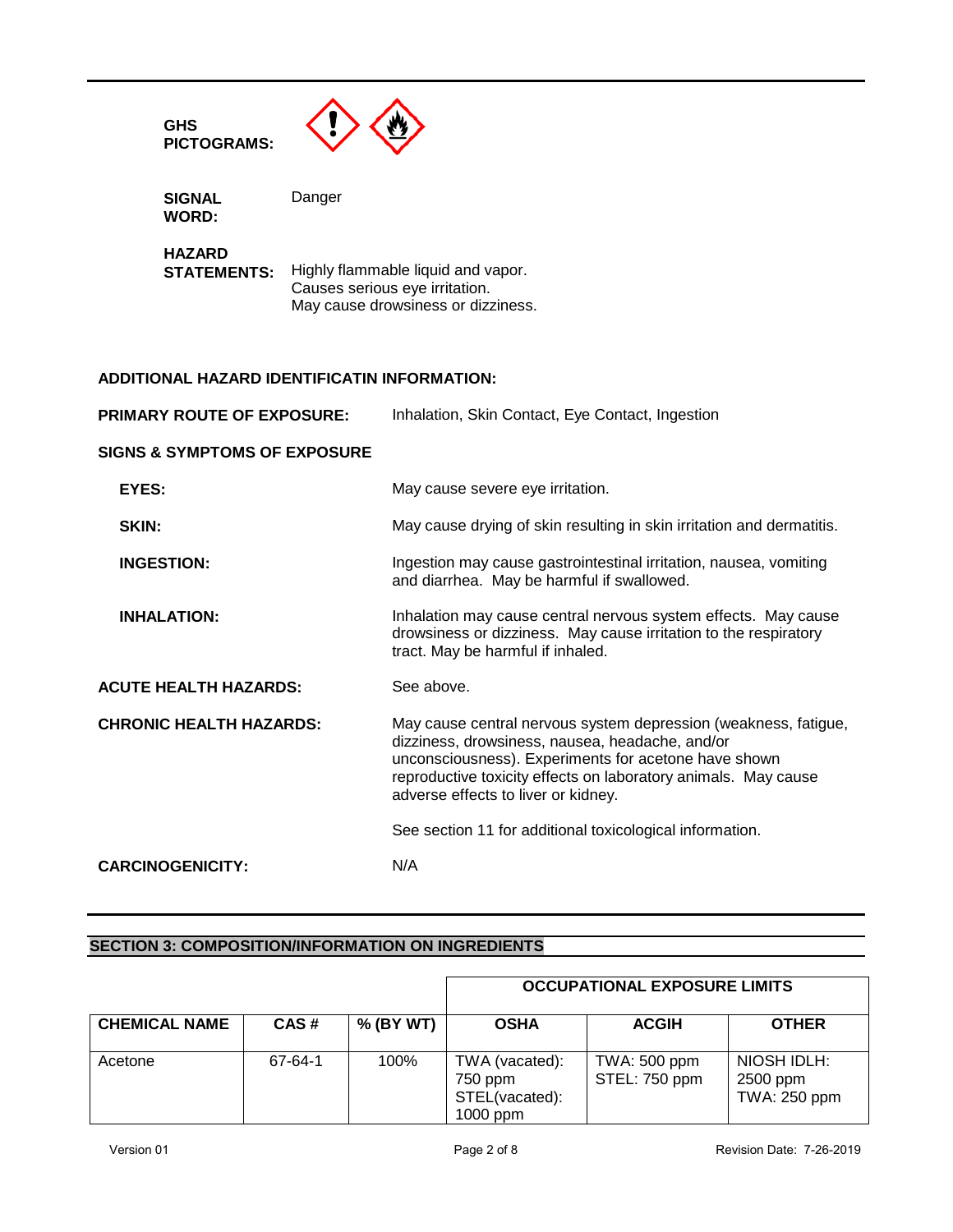|  | TWA: 1000 ppm |  |
|--|---------------|--|
|  |               |  |

# **SECTION 4: FIRST AID MEASRURES**

#### **FIRST AID PROCEDURES**

| EYES:                                                        | Flush with warm water for 15 minutes and seek immediate medical<br>attention.                                         |
|--------------------------------------------------------------|-----------------------------------------------------------------------------------------------------------------------|
| <b>SKIN:</b>                                                 | Wash with soap and water for 15 minutes. If irritation persists, contact a<br>physician.                              |
| <b>INHALATION:</b>                                           | Move victim to fresh air. If breathing has stopped, give artificial<br>respiration. Seek immediate medical attention. |
| <b>INGESTION:</b>                                            | Do not induce vomiting. Get medical attention and advise the physician<br>of the nature of the material.              |
| <b>NOTES TO PHYSICIANS OR</b><br><b>FIRST AID PROVIDERS:</b> | Treat symptomatically.                                                                                                |

| <b>SECTION 5: FIRE FIGHTING PROCEDURES</b>             |                                                                                                                                                                                                                                                                                                                                                                                                                                                                            |  |  |  |
|--------------------------------------------------------|----------------------------------------------------------------------------------------------------------------------------------------------------------------------------------------------------------------------------------------------------------------------------------------------------------------------------------------------------------------------------------------------------------------------------------------------------------------------------|--|--|--|
|                                                        |                                                                                                                                                                                                                                                                                                                                                                                                                                                                            |  |  |  |
| <b>SUITABLE EXTINGUISHING MEDIA:</b>                   | Foam, dry chemical, carbon dioxide, water spray.                                                                                                                                                                                                                                                                                                                                                                                                                           |  |  |  |
| <b>HAZARDOUS COMBUSTION PRODUCTS:</b>                  | Carbon dioxide, carbon monoxide, chlorine compounds,                                                                                                                                                                                                                                                                                                                                                                                                                       |  |  |  |
|                                                        | fluoride compounds and hydrocarbons.                                                                                                                                                                                                                                                                                                                                                                                                                                       |  |  |  |
| <b>RECOMMENDED FIRE FIGHTING</b><br><b>PROCEDURES:</b> | Wear self-contained breathing apparatus with pressure-<br>demand, full face piece SCBA and full protective gear.                                                                                                                                                                                                                                                                                                                                                           |  |  |  |
| UNUSUAL FIRE & EXPLOSION<br><b>HAZARDS:</b>            | If product is heated above its flash point it will produce vapors<br>sufficient to support combustion. Vapors may ignite and/or<br>cause flash fires. Never use welding or cutting torch on or<br>near container (even empty) because product (even just<br>residue) can ignite explosively. Vapors are invisible,<br>flammable, and heavier than air, and may accumulate in low<br>areas and spread long distances. Keep away from<br>heat/spark/open flame/hot surfaces. |  |  |  |

# **SECTION 6: ACCIDENTAL RELEASE MEASURES**

**ACCIDENTAL RELEASE MEASURES:** Stay upwind, out of low areas, and ventilate closed spaces before entering. Eliminate all ignition sources (flames, hot surfaces and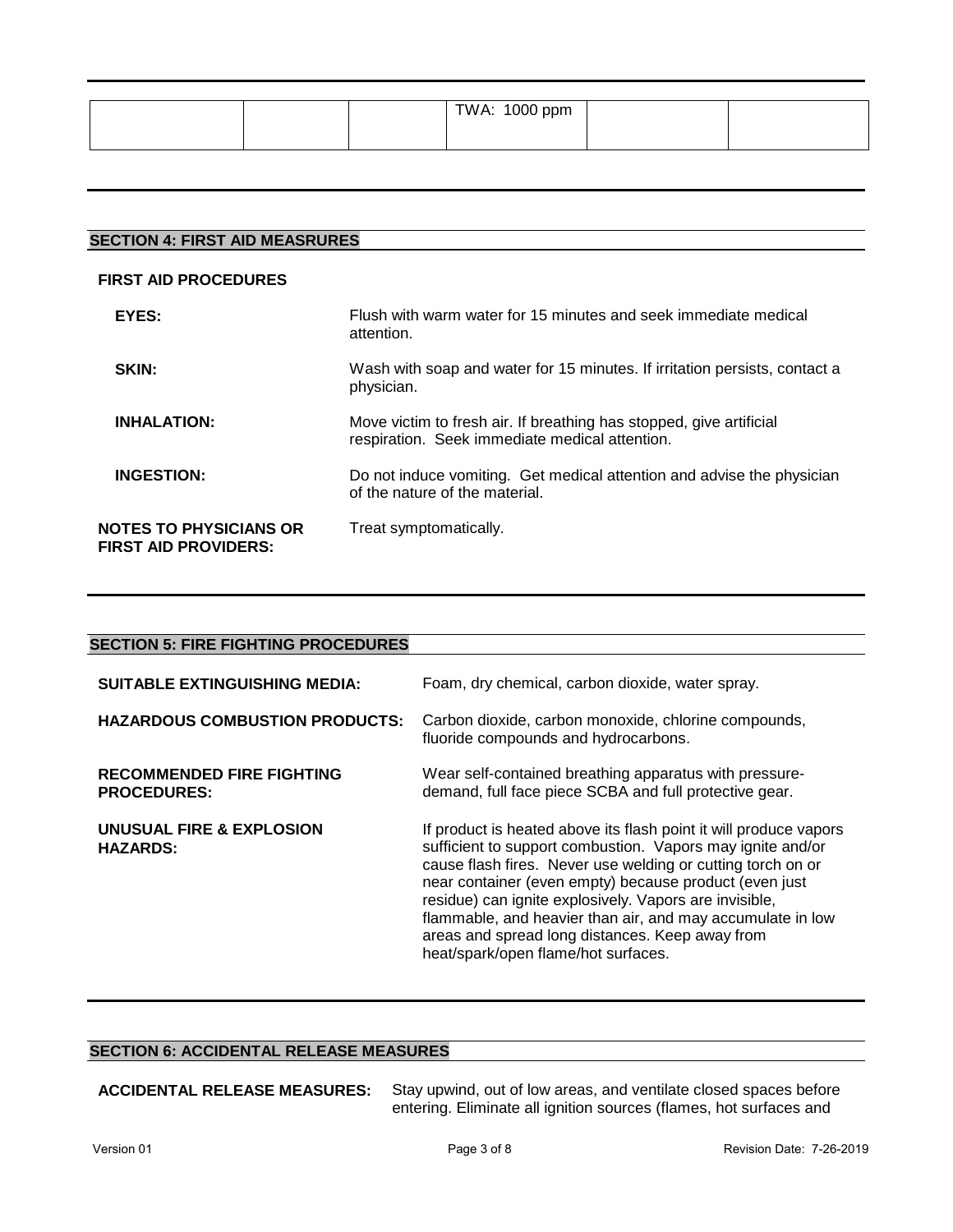sources of electrical sparks). Dike and contain spill with inert material (e.g. sand, earth). Transfer liquids to covered containers for recovery or disposal, or remove with inert absorbent. Use only non-sparking tools. Place absorbent diking materials in covered containers for disposal. Prevent contamination of sewers, streams and groundwater with spilled material or used absorbent.

| <b>SECTION 7: HANDLING AND STORAGE</b> |                                                                                                                                                                                                                                                                                                                                                                                                                                                                                      |
|----------------------------------------|--------------------------------------------------------------------------------------------------------------------------------------------------------------------------------------------------------------------------------------------------------------------------------------------------------------------------------------------------------------------------------------------------------------------------------------------------------------------------------------|
| <b>HANDLING AND STORAGE:</b>           | Keep container closed when not in use. Store in a cool, dry, and<br>well-ventilated place. Keep away from heat and all sources of<br>ignition. Do not smoke while using this product.                                                                                                                                                                                                                                                                                                |
| <b>OTHER PRECAUTIONS:</b>              | Containers may be hazardous when empty. Since emptied<br>containers retain product residues (vapor, liquid, and/or solid), all<br>hazard precautions given in the data sheet must be observed.<br>Static ignition hazard can result form handling and use.<br>Electrically bond and ground all containers, personnel and<br>equipment before transfer or use of material. Special precautions<br>may be necessary to dissipate static electricity for non-<br>conductive containers. |

### **SECTION 8: EXPOSURE CONTROLS/PERSONAL PROTECTION**

| <b>ENGINEERING CONTROLS /</b><br><b>VENTILATION:</b> | Provide sufficient mechanical ventilation to maintain exposure<br>below exposure limits.                                                                                                                                                                                                                                                                                                                                                                                |
|------------------------------------------------------|-------------------------------------------------------------------------------------------------------------------------------------------------------------------------------------------------------------------------------------------------------------------------------------------------------------------------------------------------------------------------------------------------------------------------------------------------------------------------|
| <b>RESPIRATORY PROTECTION:</b>                       | If personal exposure concentrations cannot be maintained below<br>the appropriate exposure limits using engineering controls, a<br>NIOSH/MSHA approved organic vapor air purifying respirator may<br>be appropriate based on employer-determined exposure levels. Air<br>supplied or SCBA respirators may be required when the measured<br>chemical concentration exceeds the capacity of the air purifying<br>respirator or when personal exposure levels are unknown. |
| <b>EYE PROTECTION:</b>                               | Wear safety glasses with side shields or chemical goggles; face<br>shield if there is a potential for splashing.                                                                                                                                                                                                                                                                                                                                                        |
| <b>SKIN PROTECTION:</b>                              | Wear chemical resistant gloves when handling this product to avoid<br>prolonged skin contact.                                                                                                                                                                                                                                                                                                                                                                           |
| <b>OTHER PROTECTIVE EQUIPMENT:</b>                   | Various application methods can dictate the use of additional<br>protective safety equipment such as chemical resistant boots,<br>impermeable aprons, etc. when handling this product to avoid<br>prolonged skin contact.                                                                                                                                                                                                                                               |
| <b>WORK HYGIENIC PRACTICES:</b>                      | Wash exposed skin prior to eating, drinking or smoking and at the<br>end of each shift. Wash contaminated clothing prior to reuse. A<br>source of clean water should be available to flush eyes and skin.                                                                                                                                                                                                                                                               |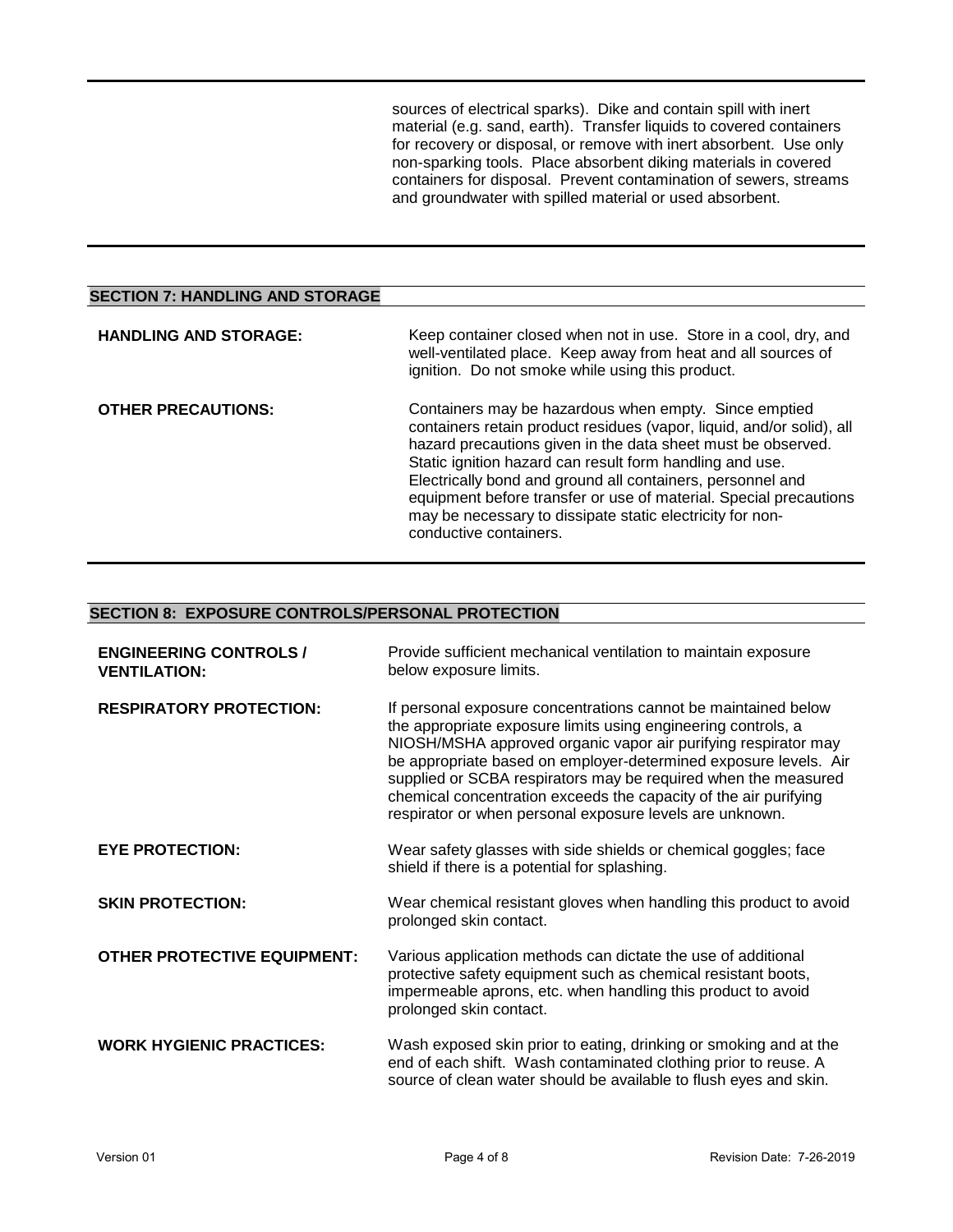# **SECTION 9: PHYSICAL AND CHEMICAL PROPERTIES**

| <b>APPEARANCE &amp; ODOR:</b> | Colorless liquid with a sweet odor. |                                 |                  |
|-------------------------------|-------------------------------------|---------------------------------|------------------|
| <b>FLASH POINT:</b>           | $-0.4^{\circ}$ F                    | <b>LOWER EXPLOSIVE LIMIT:</b>   | 2.5%             |
| <b>METHOD USED:</b>           | <sub>CC</sub>                       | <b>UPPER EXPLOSIVE LIMIT:</b>   | 12.8%            |
| <b>EVAPORATION RATE:</b>      | No data                             | <b>BOILING POINT:</b>           | $133^{\circ}F$   |
| pH (undiluted product):       | No data                             | <b>MELTING POINT:</b>           | $-139^{\circ}$ F |
| <b>SOLUBILITY IN WATER:</b>   | <b>Miscible</b>                     | <b>WITHOUT WATER (LBS/GAL):</b> | No data          |
| <b>VAPOR DENSITY:</b>         | 2.0                                 | <b>PERCENT VOLATILE:</b>        | No data          |
| <b>VAPOR PRESSURE:</b>        | No data                             | <b>MOLECULAR WEIGHT:</b>        | No data          |
| <b>SPECIFIC GRAVITY:</b>      | 0.79                                |                                 |                  |

| <b>THERMAL STABILITY:</b>                                 | STABLE X                                                                                                                                          | UNSTABLE <b>N</b> |
|-----------------------------------------------------------|---------------------------------------------------------------------------------------------------------------------------------------------------|-------------------|
| <b>CONDITIONS TO AVOID (STABILITY):</b>                   | Avoid heat, flames, sparks, and other sources of ignition. Avoid<br>incompatiable materials. Avoid prolonged storage at elevated<br>temperatures. |                   |
| <b>INCOMPATIBILITY (MATERIAL TO</b><br>AVOID):            | Avoid contact with combustible materials strong oxidizing<br>agents, acids, bases, peroxides.                                                     |                   |
| <b>HAZARDOUS DECOMPOSITION OR BY-</b><br><b>PRODUCTS:</b> | Carbon Monoxide, carbon dioxide.                                                                                                                  |                   |
| <b>HAZARDOUS POLYMERIZATION:</b>                          | Will not occur.                                                                                                                                   |                   |

#### **\_\_\_\_\_\_\_\_\_\_\_\_\_\_\_\_\_\_\_\_\_\_\_\_\_\_\_\_\_\_\_\_\_\_\_\_\_\_\_\_\_\_\_\_\_\_\_\_\_\_\_\_\_\_\_\_\_\_\_\_\_\_\_\_\_\_\_\_\_\_\_\_\_\_\_\_\_\_\_\_\_\_\_\_\_\_\_\_\_ SECTION 11: TOXICOLOGICAL INFORMATION**

**SECTION 10: STABILITY AND REACTIVITY**

# **TOXICOLOGICAL INFORMATION:**

| <b>Chemical Name</b> | Oral LD50 (rat) | Dermal LD50 (rabbit) | <b>Inhalation LC50 (rat)</b> |
|----------------------|-----------------|----------------------|------------------------------|
| Acetone              | 5800 ma/ka      | Not Listed           | Not Listed                   |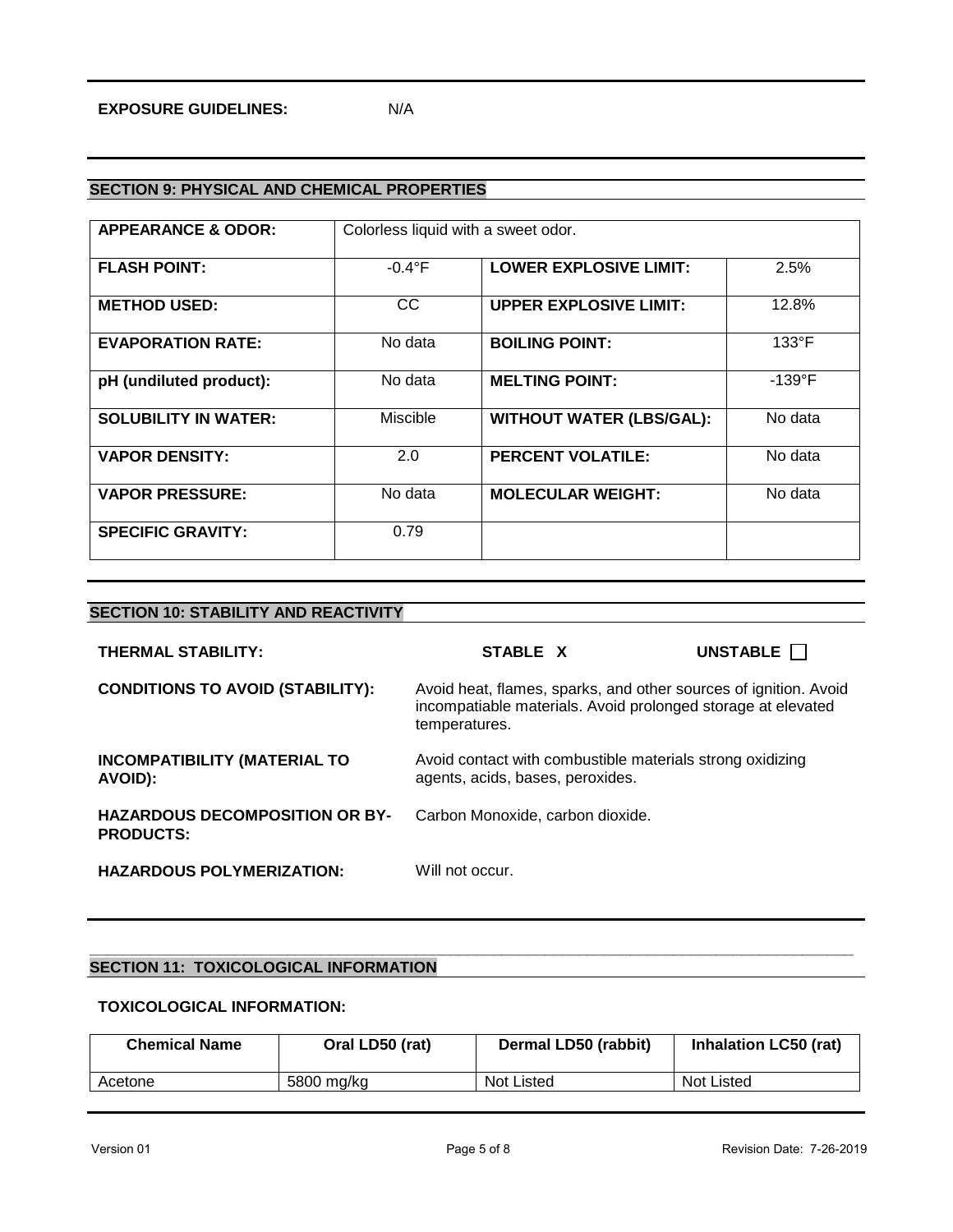# **SECTION 12: ECOLOGICAL INFORMATION**

# **ECOLOGICAL INFORMATION:**

| <b>Chemical Name</b> | <b>Freshwater Algea</b> | <b>Freshwater Fish</b>                                                                      | <b>Microtox</b>                 | <b>Water Flea</b>                                                                |
|----------------------|-------------------------|---------------------------------------------------------------------------------------------|---------------------------------|----------------------------------------------------------------------------------|
| Acetone              | Not listed              | Leuciscus idus: LC50<br>$= 11300$ mg/L/48h<br>Salmo gairdneri:<br>$LC50 = 6100$<br>mg/L/24h | $EC50 = 14500$<br>$mg/L/15$ min | $EC50 = 39$ mg/L/48h<br>$EC50 = 12700$<br>mg/L/48h<br>$EC50 = 12600$<br>mg/L/48h |
|                      |                         |                                                                                             |                                 |                                                                                  |

#### **\_\_\_\_\_\_\_\_\_\_\_\_\_\_\_\_\_\_\_\_\_\_\_\_\_\_\_\_\_\_\_\_\_\_\_\_\_\_\_\_\_\_\_\_\_\_\_\_\_\_\_\_\_\_\_\_\_\_\_\_\_\_\_\_\_\_\_\_\_\_\_\_\_\_\_\_\_\_\_\_\_\_\_\_\_\_\_\_\_ SECTION 13: DISPOSAL CONSIDERATIONS**

| <b>WASTE DISPOSAL METHOD:</b> | This product, as supplied, is regulated as a hazardous waste by the U.S.<br>Environmental Protection Agency (EPA) under Resource Conservation<br>and Recovery Act (RCRA) regulations. If discarded in its purchased form,<br>this product is a RCRA hazardous waste. It is the responsibility of the<br>product user to determine at the time of disposal, whether a material<br>containing the product or residue of the product remains classified a<br>hazardous waste as per 40 CFR 261, Subpart C. State or local<br>regulations may also apply if they differ from the federal regulation. |
|-------------------------------|--------------------------------------------------------------------------------------------------------------------------------------------------------------------------------------------------------------------------------------------------------------------------------------------------------------------------------------------------------------------------------------------------------------------------------------------------------------------------------------------------------------------------------------------------------------------------------------------------|
| <b>RCRA HAZARD CLASS:</b>     | D001, Ignitable Hazardous Waste                                                                                                                                                                                                                                                                                                                                                                                                                                                                                                                                                                  |

# **SECTION 14: TRANSPORTATION INFORMATION**

#### **U.S. DOT TRANSPORTATION**

| <b>PROPER SHIPPING NAME:</b> | Acetone                  |
|------------------------------|--------------------------|
| <b>HAZARD CLASS:</b>         | 3                        |
| <b>ID NUMBER:</b>            | UN1090                   |
| <b>PACKING GROUP:</b>        | Ш                        |
| <b>DOT LABEL REQUIRED:</b>   | <b>Flammable Liquids</b> |
| OTHER:                       | N/A                      |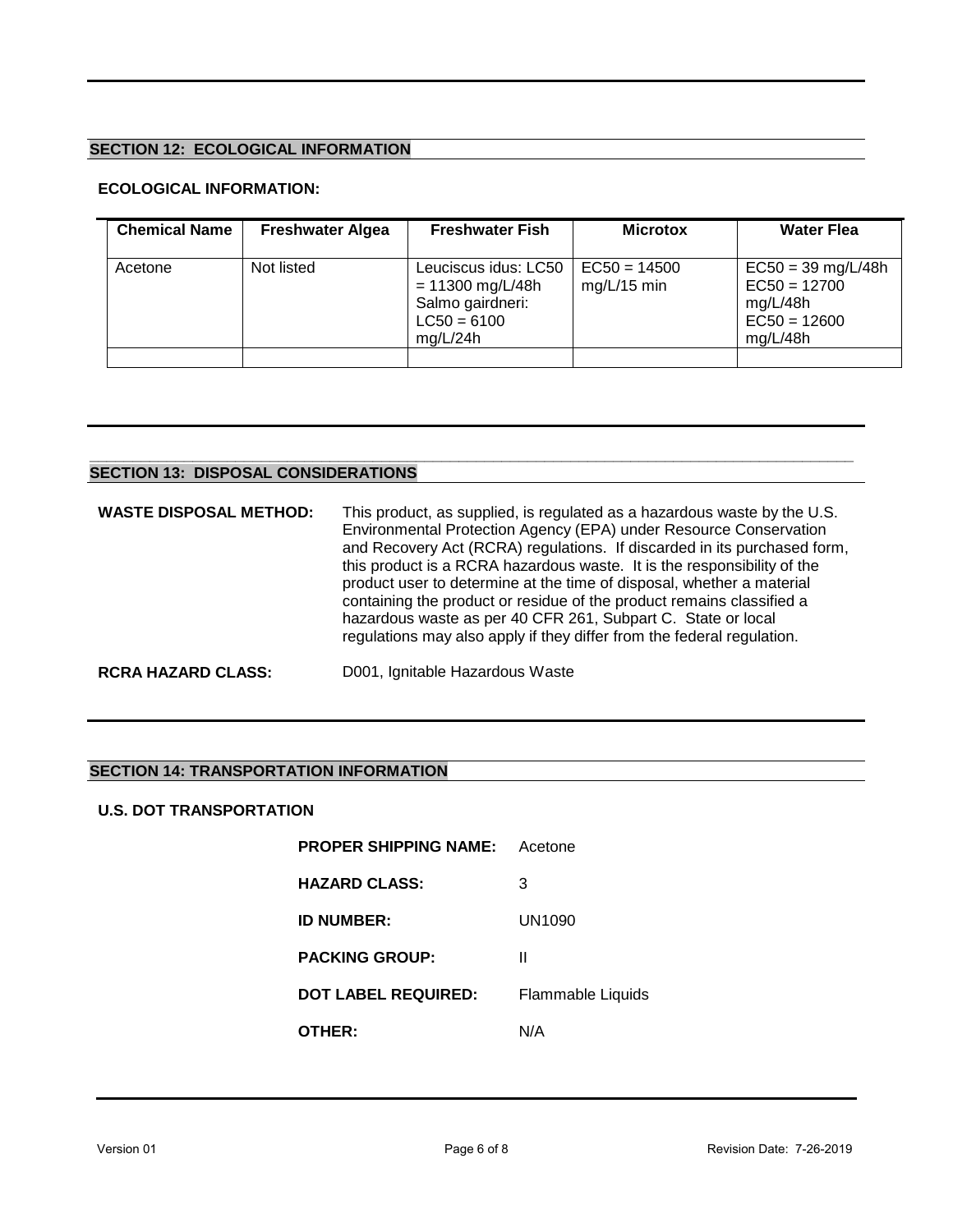# **IATA/IMDG/IMO**

| <b>PROPER SHIPPING NAME:</b> | Acetone |  |
|------------------------------|---------|--|
| <b>HAZARD CLASS:</b>         | 3       |  |
| <b>ID NUMBER:</b>            | UN1090  |  |
| <b>PACKING GROUP:</b>        | н       |  |

#### **SECTION 15: REGULATORY INFORMATION**

#### **U.S. FEDERAL REGULATIONS**

**TSCA:** This product and its components are not listed on the TSCA 8(b) inventory.

#### **CERCLA:** This material, as supplied contains one or more substances regulated as a hazardous substance under CERCLA (40 CFR 302)

| <b>Component</b> | Hazardous Substance   CERCLA EHS RQs<br><b>RQs</b> |   |
|------------------|----------------------------------------------------|---|
| Acetone          | 5000 lb                                            | - |

#### **SARA**

**311/312 HAZARD CATEGORIES:** Fire Hazard, Acute Health Hazard

**313 REPORTABLE INGREDIENTS:** None

**CALIFORNIA PROPOSITION 65:** 

None

Other state regulations may apply. Check individual state requirements. The following components appear on one or more of the following state hazardous substances lists:

| <b>Chemical Name</b> | CAS#        | CA  | МA  | <b>MN</b> | <b>NJ</b> | <b>PA</b> | D<br>NI  |
|----------------------|-------------|-----|-----|-----------|-----------|-----------|----------|
| Acetone              | $67 - 64 -$ | Yes | Yes | Yes       | Yes       | Yes       | $v_{es}$ |